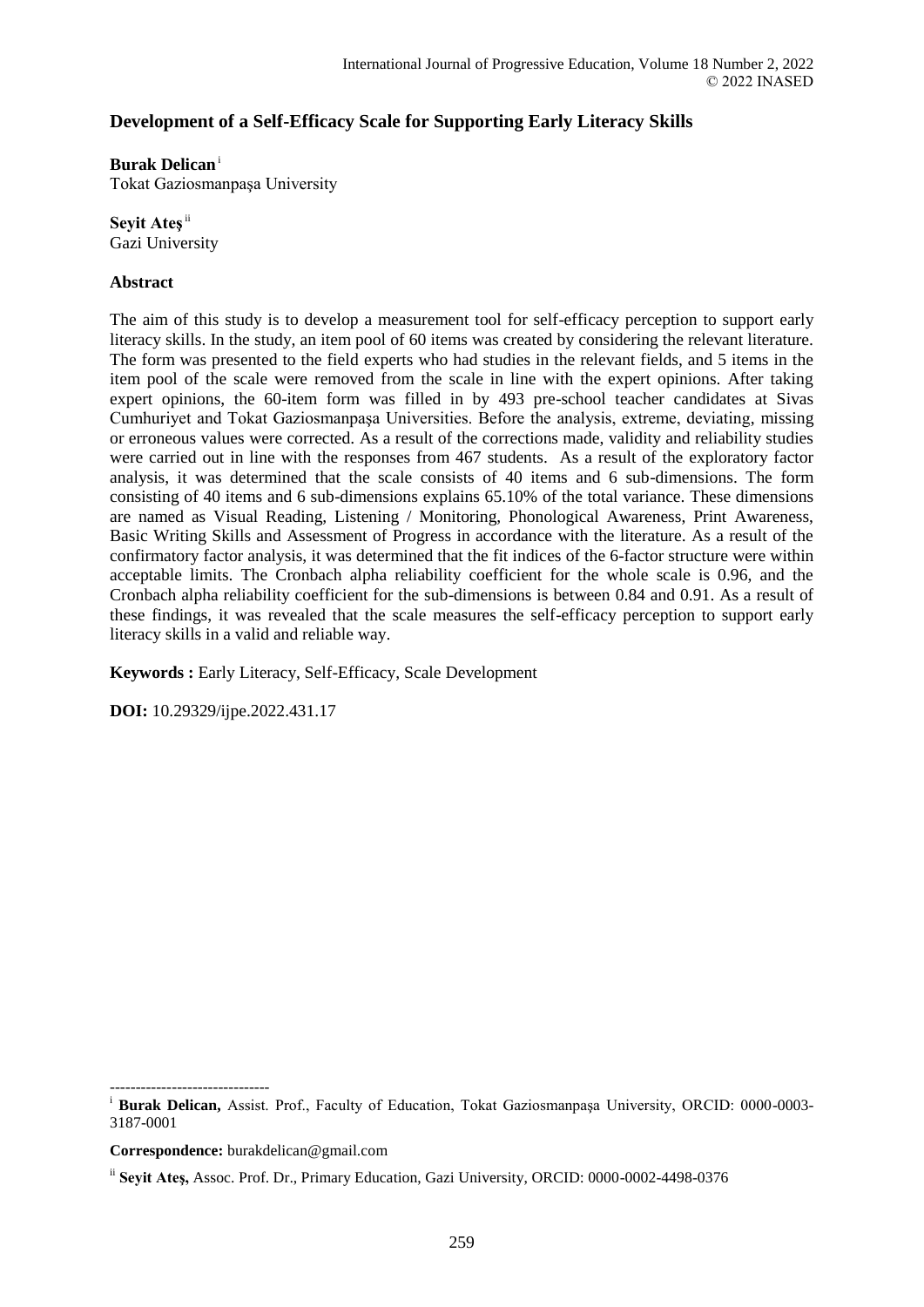## **INTRODUCTION**

Literacy skills form the basis of lifelong learning skills as a critical process in human development process. Literacy skills also play an important role in the formation of thought in the process of making and sharing meaning. In this period, which can be defined as the information and communication age, the critical role of literacy skills in the process of making meaning and sharing continues, although the means of acquiring and sharing information are transforming from paper / pencil form to screen / light form. As such, the support of children's literacy skills from early childhood should be considered in terms of making them successful individuals in terms of creating and sharing meaning in the future.

When the literacy development process of the individual is considered as a whole, learning to read and write formally, in other words, the ability to produce and share ideas through the alphabetical system plays a critical role to maximize the literacy skill of the individual. Especially in academic terms, the fact that the individual performs all learning processes with literacy skills makes the importance of this process even more clear. For this reason, learning to read and write includes a process that can be called a turning point in an individual's life. In general, learning to read and write is considered as a task to be carried out in the first grade of primary school. Studies on children's learning processes of reading and writing show that children have knowledge and skills in many areas in terms of reading and writing skills until they start primary school (Armbruster, Lehr, & Osborn, 2006; Barratt-Pugh & Rohl, 2000; Langer & Sheila Flihan, 2000; Teale and Sulzby, 1988). These skills, stated as early literacy skills, are important predictors of reading and writing success (Strickland 1998). In the relevant literature, researchers classify these skills in various ways. Phonological awareness, print awareness and verbal language skills, listening comprehension, visual discrimination, auditory discrimination, rapid automatized naming, memory, attention, etc. It is stated that many structures have an important role in the process of learning reading and writing skills (Akyol, 2007; Bayraktar & Temel, 2014; Gökkuş, 2016; Karaman, 2016; Kargın, Ergül, Büyüköztürk, & Güldenoğlu, 2015; Wagner, Torgesen, and Rashotte; 2013;). When these classifications are examined, it is also possible to classify early literacy skills under the headings of visual reading, listening / watching, phonological awareness, print awareness and basic writing skills (Delican, 2018). It can be stated that these structures, which started to develop from early childhood, have a significant effect on reading and writing success. However, it is also among the results of many studies (Aram & Biron, 2004; Erdoğan, 2009; Lonigan, Allan, & Lerner 2011; Şimşek, 2011) that children started primary school with various difficulties in terms of early literacy skills.

In addition to early literacy skills, pre-school education, the educational background of the family, mother tongue, socio-economic level, home literacy environment and school starting age, etc. It is known that many factors have an effect (Alisinanoğlu & Şimşek, 2012; Neumann & Neumann, 2014; Lonigan, Allan, & Lerner, 2011; Oktay, 2007). Along with these factors, families, preschool teachers and classroom teachers also have roles and responsibilities on early literacy and literacy skills in early childhood. The knowledge and desire of parents and teachers to support early literacy skills can also ensure that children have qualified experiences in terms of literacy development. This is the reason why families 'and teachers' self-efficacy perceptions to support early literacy skills are an important variable in forming this process. Bandura (1977) states that the concept of self-efficacy as the belief in one's own abilities in planning and realizing the forms of action that an individual needs to manage their future situations (Arseven, 2016). In this respect, the roles of families and teachers in the process of supporting early literacy skills are also in relation to their self-efficacy perceptions.

It is seen that various researches have been made When examining the literature on selfefficacy perception in Turkey to determine the children's literacy development and the promotion of literacy teaching. The study conducted by Delican (2016), a tool was developed to evaluate teachers' self-efficacy perceptions for teaching first reading and writing. The study conducted by Yıldırım, Ateş, and Çetinkaya (2016), a scale adaptation study was conducted to determine teachers' self-efficacy perceptions for teaching reading and writing. Early Literacy Home Environment Scale was created in the study conducted by Karaahmetoğlu (2015). Baştuğ (2020) established the Early Literacy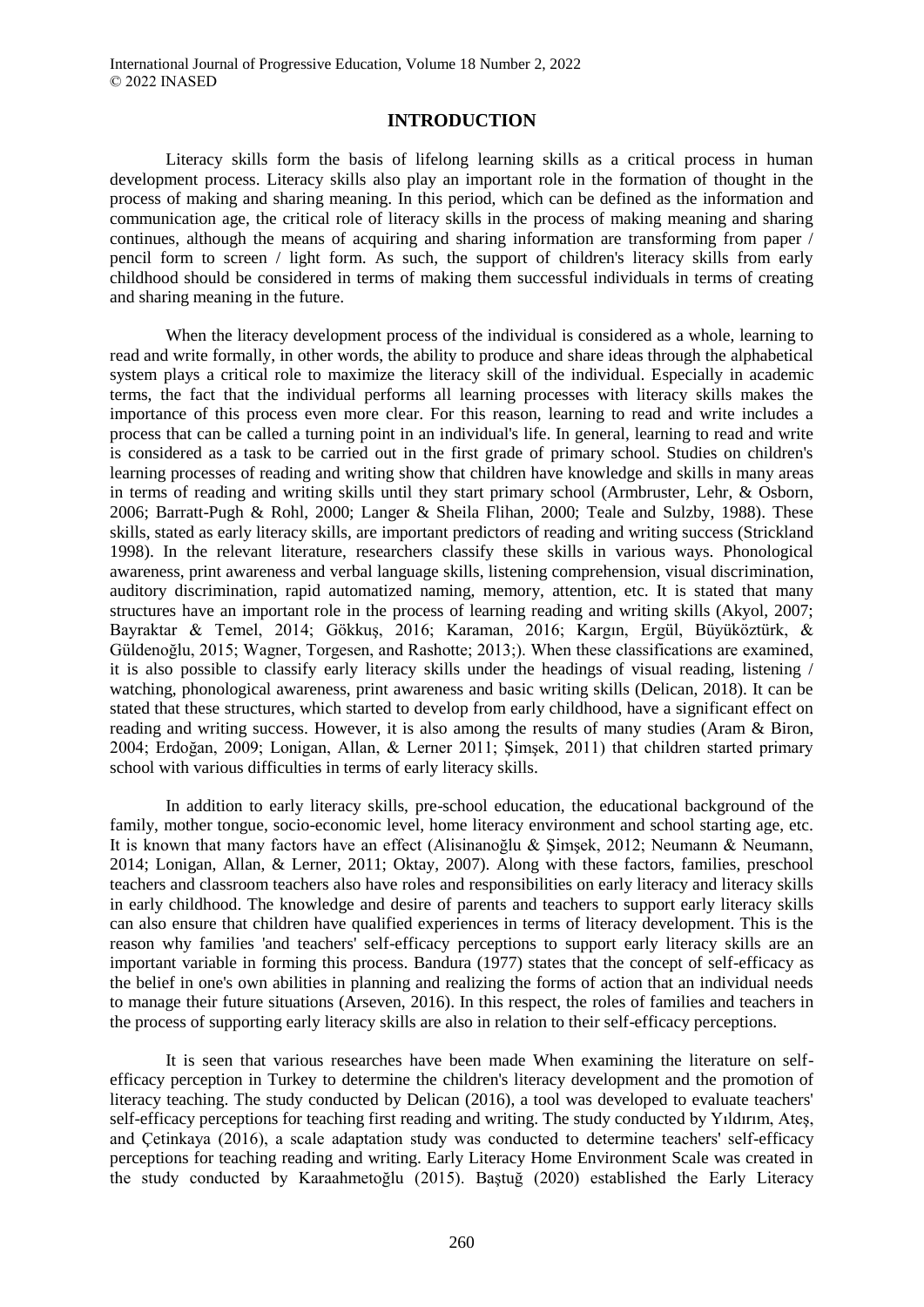Environment Assessment Scale of Preschool Classes. Altun and Tantekin Erden (2016) evaluated preschool pre-service teachers' knowledge of the concept of early literacy and determined that they did not have sufficient knowledge. However, it is seen that various assessment and evaluation tools have been developed for evaluating children's early literacy skills (Delican, 2018; Karaman, 2016; Kargın, Ergül, Büyüköztürk, & Güldenoğlu, 2015). Considering these studies in the relevant literature, it can be stated that various studies have been conducted to develop and support children's early literacy and literacy skills. It was observed that various factors that are thought to have an impact on the development of early literacy skills were taken into account in these studies. On the other hand, it can be stated that a measurement tool for determining the perception of self-efficacy towards supporting early literacy skills was not encountered in the relevant literature. It is thought that a tool created to evaluate the perception of self-efficacy towards supporting early literacy skills will contribute to the determination of the educational needs of families, preschool teachers and classroom teachers. In this sense, the main purpose of this study is to develop a valid and reliable measurement tool to reveal the perception of self-efficacy to support early literacy skills.

## **Procedure**

This research, which aims to develop a tool to determine the perception of self-efficacy to support early literacy skills, was planned in a survey model in the nature of developing a scale. The stages at which the self-efficacy perception scale development work to support early literacy skills took place and the characteristics of the study group are presented below.

## **Study Group**

The study group of the study included 2nd, 3rd and 4th grade students enrolled in the Preschool Education undergraduate program at Sivas Cumhuriyet and Tokat Gaziosmanpaşa Universities. There are 467 pre-school teacher undergraduate students in the study group.

## **Development of Scale**

At the first stage of scale development, the literature was examined and what could be the indicators to support early literacy development was investigated. In this context, studies in this field at home and abroad were examined and expressions that could be used in the scale were determined. Categories, indicators, definitions and items related to this definition regarding the support of early literacy skills are presented in Table 1.

|                         | Dimension Definations                                                                                                                                                  | <b>Indicators</b>                                                                                                                                                                                                                                                                                                                                                  | References |
|-------------------------|------------------------------------------------------------------------------------------------------------------------------------------------------------------------|--------------------------------------------------------------------------------------------------------------------------------------------------------------------------------------------------------------------------------------------------------------------------------------------------------------------------------------------------------------------|------------|
| <b>isual Reading</b>    | Supporting children's skills of<br>recognizing, understanding and<br>interpreting images between the<br>ages of 0-8.                                                   | $(m1-m11)$<br>To be able to notice the pictures that are the same / different,<br>To be able to identify the related pictures, To find the parts<br>that complement the picture, To match the colors, To<br>determine the visual equivalent of the word / sentence, To be<br>able to answer questions using visuals, To sort the visuals in<br>order of occurrence |            |
| Monitoring<br>istening/ | Supporting the skills of children<br>between the ages of 0-8 to<br>comprehend what they hear, to<br>understand what they listen, and<br>to interpret what they listen. | $(m12-m20)$<br>Following the instructions, Expressing the synonymous /<br>antonymous meaning of the concepts, Comprehending what<br>they listened to, Drawing conclusions from what they<br>listened, Being able to remember what you listened,<br>Understanding what you listened to, Being able to apply what<br>you listened to                                 |            |

| Table 1 Indicators and Items Written on the Indicators for Supporting Early Literacy Skills |  |  |  |
|---------------------------------------------------------------------------------------------|--|--|--|
|---------------------------------------------------------------------------------------------|--|--|--|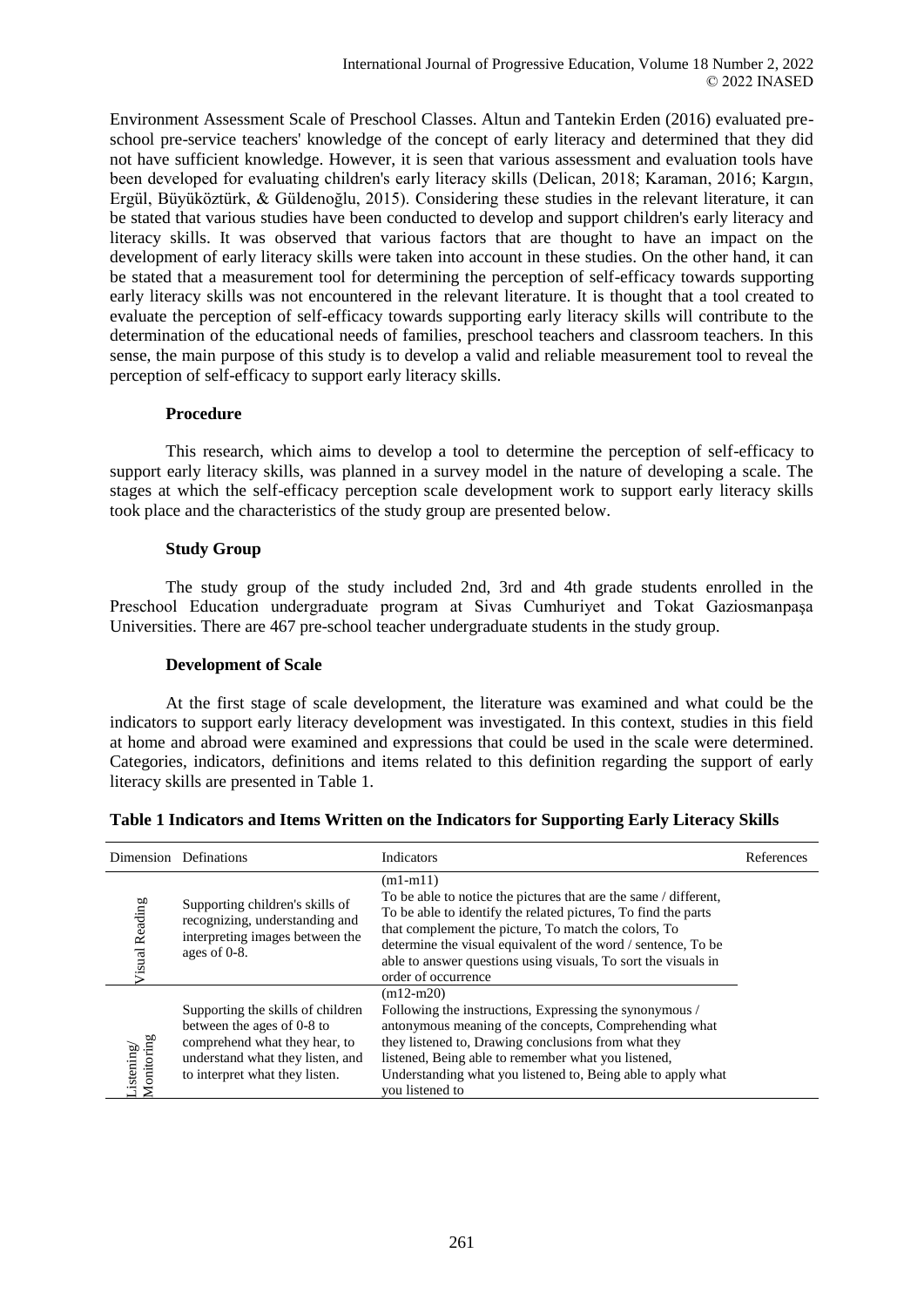| Phonological Awareness         | Supporting word, syllable, first<br>sound - last phoneme and<br>phonemic awareness of children<br>aged 0-8 and counting,<br>recognition, combining,<br>seperating, deleting and<br>changing skills for these sub-<br>skills. | $(m21-m31)$<br>Recognizing Rhyme Sequences, Matching Rhyme Words,<br>Matching Words Starting with the Same Sound, Making<br>Words Appropriate to the Sound, Deleting the First Sound of<br>the Word, Deleting the Last Sound of the Word, Changing<br>the First Sound of the Word, Changing the Last Sound of the<br>Word, Word Merge, Syllable Combination, Sound<br>Combining, Word Separation, Syllable Separation, Sound<br>Separation               | Cisero, 1993; Cooper 1997; Doğan<br>Justice ve Pullen<br><b>2009</b><br>2012; Torgesen ve<br>2008; Bayraktar ve Temel, 2014;<br>Schuele ve<br>998; MEB,<br>$\exists$ zell. 2001:<br>ve Bart.                                                                                                                                  |
|--------------------------------|------------------------------------------------------------------------------------------------------------------------------------------------------------------------------------------------------------------------------|----------------------------------------------------------------------------------------------------------------------------------------------------------------------------------------------------------------------------------------------------------------------------------------------------------------------------------------------------------------------------------------------------------------------------------------------------------|-------------------------------------------------------------------------------------------------------------------------------------------------------------------------------------------------------------------------------------------------------------------------------------------------------------------------------|
| Print Awareness                | Supporting the knowledge of<br>children between the ages of 0-8<br>on writing editing, writing<br>functions and book<br>arrangements.                                                                                        | $(m32-m41)$<br>Understanding the aim of the creation of the Books, the way<br>of using the Books, the organization of the Books,<br>Understanding how the writing is organized, Understanding<br>how words and letters can be named, Understanding the<br>concepts of sentences, words and letters, Realizing that<br>letters have meaning, Understanding that words and letters<br>are different from other text types such as numbers or<br>scribbles. | Svant, 2016; Şimşek,<br>Boudreau, 2008; Sénéchal ve LeFevre, 2002; Stewart ve Lovelace, 2006; Svant, 2016; Şimşek<br>Mathes, 1998; Turan ve Akoğlu, 2011; Vellutino ve Scanlon, 1987; Wolwin ve Coakley 2000.<br>Özbay, 2005; Ratzon, Efraim<br>Justice ve<br>ve Örs. 2015: Bauserman.<br>2011:<br>2001:<br>2007<br>6; Güneş, |
| Basic Writing<br><b>Skills</b> | Basic writing skill is the ability<br>to perform the physical<br>elements of writing based on<br>small muscle skills, to draw<br>knitting and shapes, and to write<br>letters.                                               | $(m42-m50)$<br>Combining Lines, Copying Lines, Weaving and copying<br>shapes, Drawing letters, Sitting position, Holding paper,<br>Wrist posture, Holding a pencil, Distance between paper and<br>eye, Writing from left to right, Writing from top to bottom                                                                                                                                                                                            | 2010:<br>2003: Bas<br>: Oktay,<br>2007                                                                                                                                                                                                                                                                                        |
| Evaluation of Progress         | It is the evaluation of the<br>development in Early Literacy<br>skills and the reflection of the<br>results in the programs.                                                                                                 | $(m51-m60)$<br>To be able to create appropriate measurement tools, to use<br>evaluation tools.<br>To be able to organize studies according to the results of the<br>evaluation, to identify students who have difficulties, to<br>organize studies to eliminate difficulties, to keep a record of<br>development, to implement individual development<br>programs                                                                                        | Beauchat, Blamey ve Walpole 2010; Bentin ve Leshem, 1993; Bostorm,<br>Akyol, 2007; Armbruster, Lehr ve Osborn,<br>Garner ve Bochna,<br>2013; MEGEP,<br>2013: MEB.<br>2011; Ford, 2010;<br>Kame'enui<br>MEB,<br>2003;                                                                                                          |

A pool of 60 items in total was created, taking into account each indicator on the promotion of early literacy skills. Considering each one of the indicators to support early literacy skills, a pool of 60 items in total was created. The pool included 11 items for the Visual Reading dimension, 9 items for the Listening / Monitoring dimension, 11 items for the phonological awareness dimension, 10 items for the print awareness dimension, 9 items for the basic writing skills and 10 items for the evaluation of progress.

The 60-item trial form was evaluated by 3 experts working in the field of early literacy, 1 expert from the field of assessment and evaluation, and 2 experts from the field of literacy teaching in order to obtain expert opinions. A triple rating (suitable / corrected / subtracted) was used to obtain the opinions of the experts. In the expert evaluation form prepared, each item was evaluated under the headings of measuring self-efficacy for evaluating early literacy skills, being related to the relevant sub-dimension, comprehensibility of the expression, and appropriateness of language. In line with the expert opinions obtained, 7 items were rearranged and some items were corrected. In the last case, a 60-item form was created. Individuals' self-efficacy levels for the items in the scale were determined using the Likert-type five-point rating scale, with 1 being the lowest and 5 being the highest.

## **Data Collection and Analysis**

The created scale form was applied to the students by the researcher. Before the application was made, the study groups were informed about the subject of the research. The form was shared with prospective teachers through the Google Forms Application. During the data collection process, 493 participants filled the form. Before starting the analysis of the data, extreme, outlier, missing or incorrect values were corrected. In this process, validity and reliability studies of the scale were conducted in line with the answers from a total of 467 participants who participated in the study.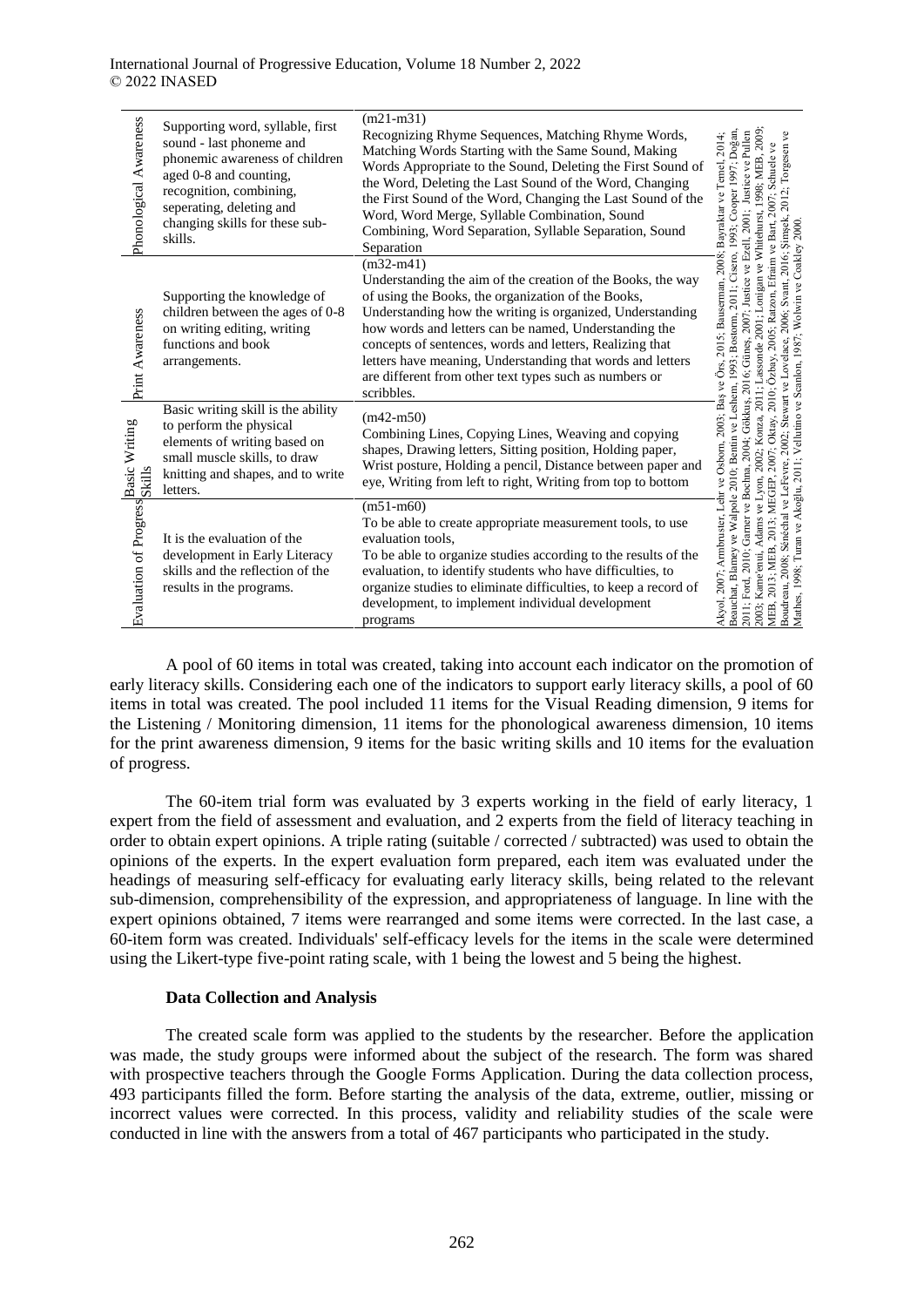Within the scope of the research, it was first evaluated whether the data were suitable for factor analysis (Kaiser-MeyerOlkin [KMO] coefficient and BarlettSphericity Test). In order to determine the construct validity of the Self-Efficacy Scale for Supporting Early Literacy Skills, EFA was performed using principal component analysis with Oblimin rotation. Cronbach alpha coefficient was calculated for the sub-dimensions and total reliability of the scale. Item test correlations were determined to provide evidence for item validity. In addition, CFA was performed to test the accuracy of the theoretical factor structure revealed by EFA.

#### **FINDINGS**

In this study, which aims to develop a tool to determine the perception of self-efficacy to support early literacy skills, the validity and reliability studies of the scale were carried out in line with the data obtained from 467 pre-school pre-service teachers. In this context, exploratory factor analysis, confirmatory factor analysis, item total correlation analysis, Cronbach Alpha reliability coefficient and t-test analysis between 27% lower and upper groups were performed.

#### *Exploratory Factor Analysis Results*

Before the exploratory factor analysis application, the Kaiser-Meyer-Olkin (KMO) test was applied to test the suitability of the sample size to factoring. As a result of the analysis, it was determined that the KMO value was 0.95. This finding shows that the sample size is sufficient for factor analysis (Field, 2009; Hutcheson & Sofroniou, 1999). In addition, Bartlett Sphericity test was applied to determine whether the data came from multivariate normal distribution. When Bartlett test results were examined, it was seen that the obtained chi-square value was significant ( $x^2 = 12946.465$ ;  $p = 0.00$ . It is desirable for the KMO value to approach 1 in the suitability of the data for factor analysis (Tavşancıl, 2010) and Bartlett test to be significant (Büyüköztürk, 2010; Kalaycı, 2010). Accordingly, it was accepted that the data came from multivariate normal distribution. It was concluded that the data obtained according to KMO and Bartlett Sphericity test values were suitable for factor analysis study. Tabachnick and Fidell (2007) state that components with an eigenvalue of one and above have a significant contribution to variance. As a result of the analysis, it was seen that there were 10 components with an eigenvalue above 1 for the 52 items that were taken as the basis of the analysis. It was observed that the items that do not load any factors and when the overlapping items are removed, the items can be assembled under 6 components. Considering the contribution of the 6 components identified to the total variance explained and the slope-puddle plot, it was seen that 6 components made a significant contribution to the variance. Breaking points and eigenvalues in the slope-plot graph reveal that the scale has a six-component structure. This result is considered significant in terms of being compatible with the expected number of components in the theoretical structure predicted during the development process of the scale.



**Scree Plot chart is presented in Model 1.**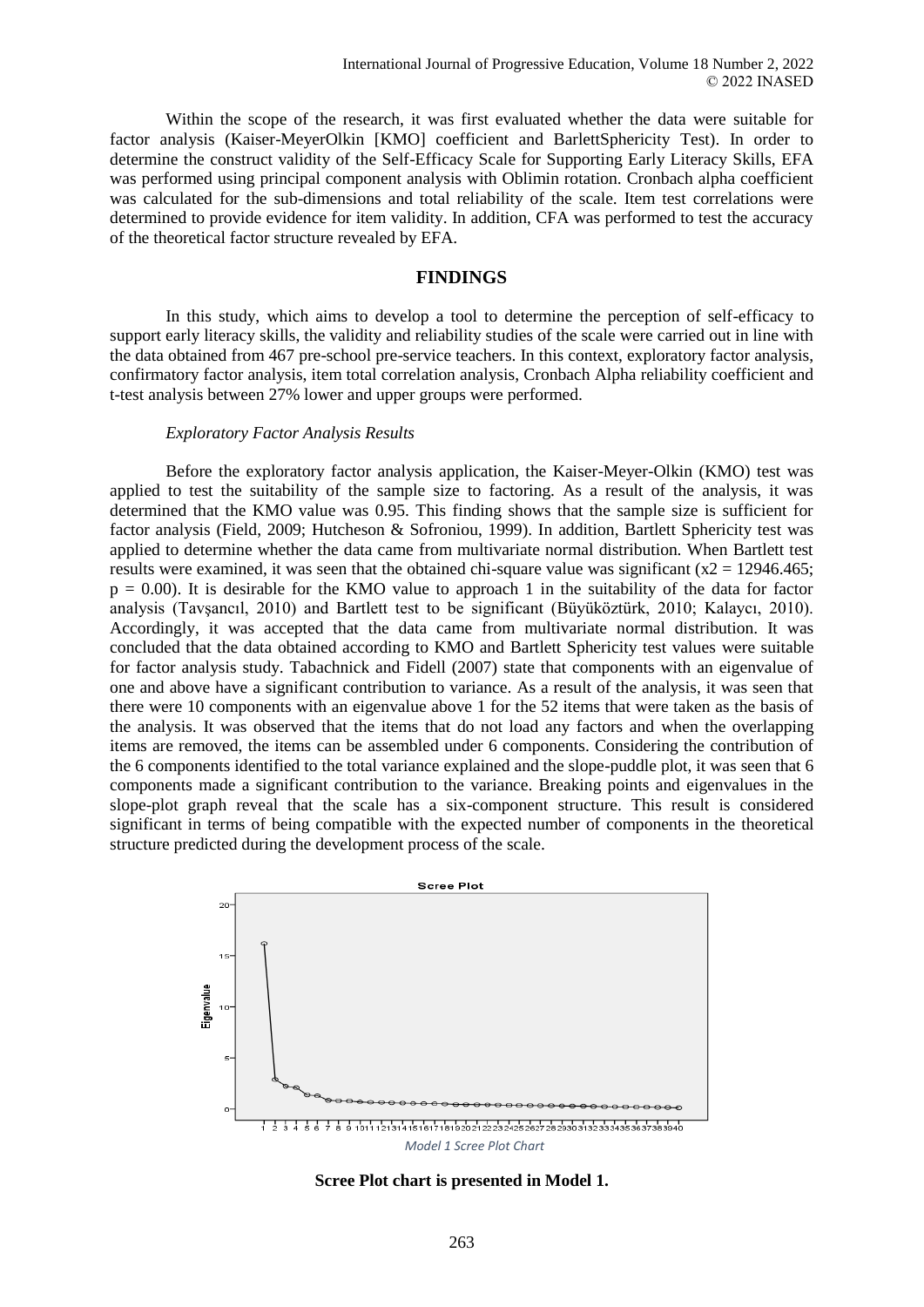In the exploratory factor analysis conducted to reveal the factor design of the Self-Efficacy Scale for Supporting Early Literacy Skills, factor load values range from 0.41 to 0.92. In the analysis process, items with factor load values below 0.30 acceptance value, overlapping and incompatible with the factor were excluded from the analysis. In addition, in order to make the scale convenient for the number of items / usefulness, the number of items was reduced by taking into account the total variance explained and the common factor variance of the items. These items were excluded from the analysis and the exploratory factor analysis was performed again. In Table 2, factor load values and common factor variance are presented after removing the items that are overlapping, below the acceptance value and eliminated in terms of usefulness.

| Size                                    | Item            | Item Number           | Factor |                |            |                |               |      | Common Factor |
|-----------------------------------------|-----------------|-----------------------|--------|----------------|------------|----------------|---------------|------|---------------|
|                                         |                 |                       | 1      | $\overline{c}$ | $\sqrt{3}$ | $\overline{4}$ | $\mathfrak s$ | 6    | Variance      |
|                                         | $\mathbf{1}$    | $\overline{M1}$       | 0.60   |                |            |                |               |      | 0.43          |
|                                         | 3               | M <sub>2</sub>        | 0.79   |                |            |                |               |      | 0.68          |
|                                         | $\overline{4}$  | M3                    | 0.79   |                |            |                |               |      | 0.60          |
|                                         | $\sqrt{6}$      | $\mathbf{M}4$         | 0.52   |                |            |                |               |      | 0.55          |
|                                         | 7               | M <sub>5</sub>        | 0.68   |                |            |                |               |      | $0.61\,$      |
|                                         | $\,$ 8 $\,$     | M6                    | 0.56   |                |            |                |               |      | 0.53          |
|                                         | $\overline{9}$  | $\overline{M7}$       |        | 0.72           |            |                |               |      | 0.53          |
|                                         | 18              | $\mathbf{M}8$         |        | 0.73           |            |                |               |      | 0.63          |
| Listening/Monito Visual Reading         | 19              | M9                    |        | 0.72           |            |                |               |      | 0.69          |
|                                         | 20              | M10                   |        | 0.73           |            |                |               |      | 0.75          |
|                                         | 21              | M11                   |        | 0.80           |            |                |               |      | 0.71          |
| ring                                    | 22              | M12                   |        | 0.62           |            |                |               |      | 0.72          |
|                                         | 23              | M13                   |        |                | 0.59       |                |               |      | 0.61          |
|                                         | 27              | M14                   |        |                | 0.57       |                |               |      | 0.51          |
|                                         | 28              | M15                   |        |                | 0.91       |                |               |      | 0.60          |
|                                         | 29              | M16                   |        |                | 0.86       |                |               |      | $0.80\,$      |
| Phonological<br>Awareness               | 30              | M17                   |        |                | 0.81       |                |               |      | 0.78          |
|                                         | 31              | M18                   |        |                | 0.47       |                |               |      | 0.78          |
|                                         | 32              | M19                   |        |                | 0.55       |                |               |      | $0.62\,$      |
|                                         | 33              | M20                   |        |                |            | 0.61           |               |      | 0.61          |
|                                         | 36              | M21                   |        |                |            | 0.54           |               |      | 0.53          |
|                                         | 37              | M22                   |        |                |            | 0.65           |               |      | 0.57          |
|                                         | 38              | M23                   |        |                |            | 0.68           |               |      | 0.66          |
|                                         | 39              | M24                   |        |                |            | 0.72           |               |      | 0.69          |
|                                         | 40              | M25                   |        |                |            | 0.69           |               |      | 0.69          |
|                                         | 41              | M26                   |        |                |            | 0.63           |               |      | 0.69          |
|                                         | 42              | M27                   |        |                |            | 0.51           |               |      | 0.60          |
| Basic Writing print Awareness<br>Skills | 43              | M28                   |        |                |            |                | 0.56          |      | 0.54          |
|                                         | 49              | M29                   |        |                |            |                | 0.80          |      | 0.57          |
|                                         | 50              | M30                   |        |                |            |                | 0.85          |      | 0.74          |
|                                         | 51              | M31                   |        |                |            |                | 0.81          |      | 0.75          |
|                                         | 52              | M32                   |        |                |            |                | 0.65          |      | 0.72          |
|                                         | $\overline{53}$ | $\overline{M33}$      |        |                |            |                |               | 0.76 | 0.55          |
|                                         | 54              | m34                   |        |                |            |                |               | 0.82 | 0.65          |
| Evaluation of Progress                  | 55              | M35                   |        |                |            |                |               | 0.85 | 0.73          |
|                                         | 56              | M36                   |        |                |            |                |               | 0.77 | 0.75          |
|                                         | 57              | M37                   |        |                |            |                |               | 0.83 | 0.64          |
|                                         | 58              | M38                   |        |                |            |                |               | 0.70 | 0.73          |
|                                         | 59              | M39                   |        |                |            |                |               | 0.81 | 0.63          |
|                                         | 60              | M40                   |        |                |            |                |               | 0.76 | 0.68          |
|                                         |                 | Eigenvalue            | 16.18  | 2.87           | 2.25       | 2.10           | 1.37          | 1.30 |               |
|                                         |                 | Variance Explained    | 40.46  | 7.18           | 5.57       | 5.21           | 3.42          | 3.21 |               |
|                                         |                 | T. Variance Explained | 65.10  |                |            |                |               |      |               |

**Table 2 Self-Efficacy Perception Scale for Supporting Early Literacy Skills Factor Load Values and Common Factor Variance**

As seen in Table 2, out of 7 items with the first dimension factor load ranging from 0.55 to 0.80; Second dimension factor load was composed of 6 items with varying between 0.59 and 0.73;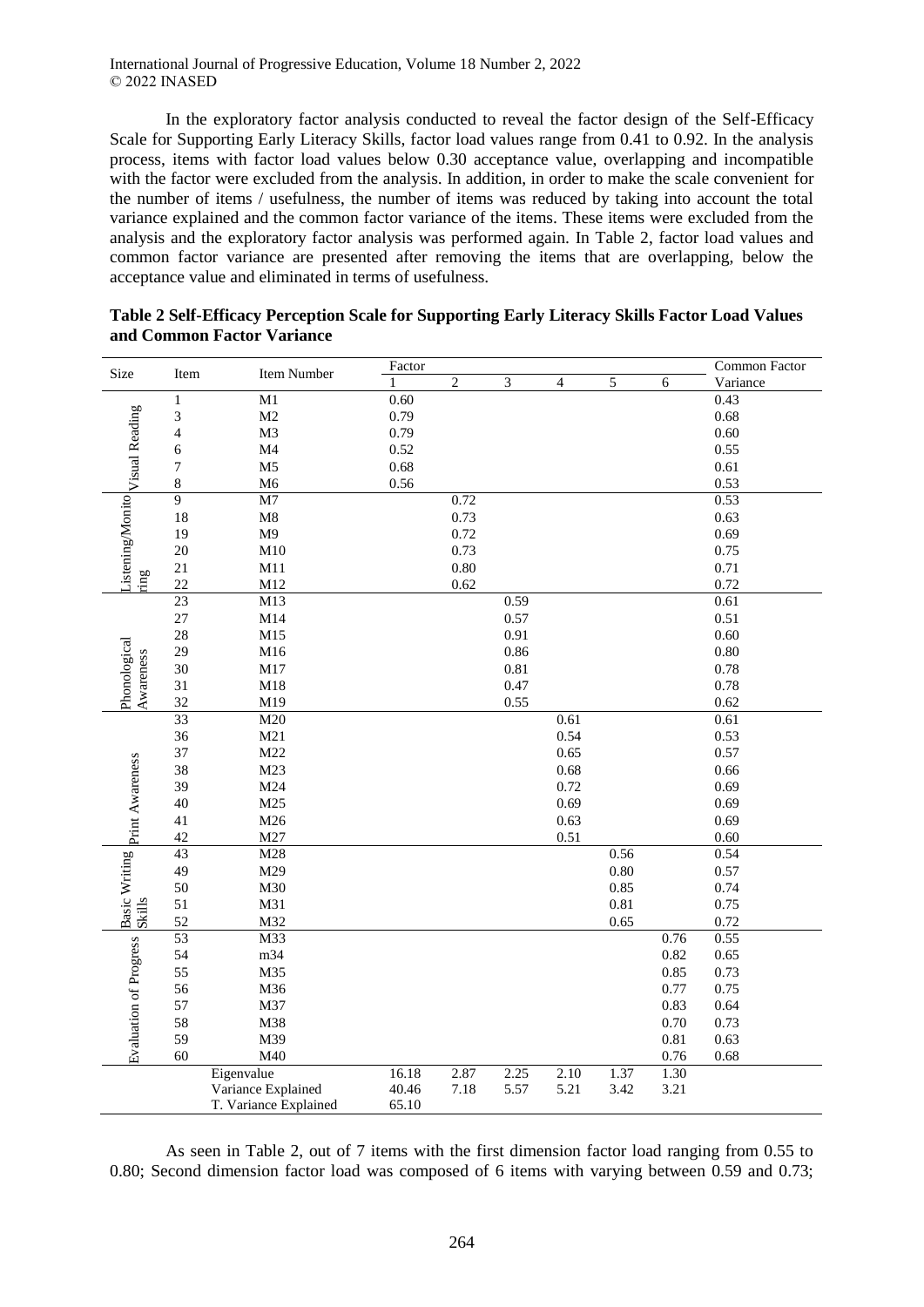Third dimension factor loading consists of 7 items varying between 0.47 and 0.92; The fourth dimension included 8 items with a factor load between 0.51 and 0.73; The fifth dimension included 5 items with a factor load between 0.56 and 0.85; The sixth dimension consists of 7 items with a factor load between 0.71 and 0.86. It has been observed that all factors explain 65.10% of the total variance. The first factor explains 40.49% of the total variance and was named as "visual reading" considering the literature. The second factor explains 7.18% of the total variance and was named as "listening / monitoring". The third factor explains 5.57% of the total variance and was named as "phonological awareness". The fourth factor explains 5.21% of the total variance and was named "print awareness". The fifth factor explains 3.41% of the total variance and was named as "basic writing skills". Sixth factor explains 3.24% of the total variance and is named as "evaluation of progress".

The relationship between the sub-dimensions of the scale was questioned on the same study group. Correlation coefficients between sub-dimensions are presented in Table 3.

| Dimensions                    | VR | L/M  | <b>PA</b> | PrA  | <b>BWS</b> | EP   |
|-------------------------------|----|------|-----------|------|------------|------|
| Visual Reading                |    | 0.40 | 0.45      | 0.34 | 0.36       | 0.44 |
| Listening/Monitoring          |    |      | 0.37      | 0.33 | 0.12       | 0.37 |
| Phonological Awareness        |    |      |           | 0.44 | 0.39       | 0.46 |
| <b>Print Awareness</b>        |    |      |           |      | 0.36       | 0.53 |
| <b>Basic Writing Skills</b>   |    |      |           |      |            | 0.44 |
| <b>Evaluation of Progress</b> |    |      |           |      |            |      |

| <b>Table 3 Correlation Coefficients Between Sub-Dimensions</b> |
|----------------------------------------------------------------|
|----------------------------------------------------------------|

 $P < 0.01$ 

When Table 3 is examined, it is seen that the correlations between the sub-dimensions of the scale differ between 0.12 and 0.53 and have a notable difference at the 0.01 level. According to the results of the analysis, it was seen that the dimensions were in a low but significant relationship with each other.

## *Confirmatory Factor Analysis Results*

CFA was applied to the model obtained in order to test the validity of the factor structure that emerged as a result of the exploratory factor analysis. In the examination of the model that emerged as a result of EFA, it was first evaluated whether the items were compatible with the resulting factor structure, and the significance of the t-values of each item was questioned under the determined factor structure. In this review, it was determined that 40 items within the 6-factor structure resulting from EFA are significant under the relevant factors. Secondly, the standard factor load values of each item were examined. As a result of the analysis, it was observed that the standard factor load values were 0.30 and above. Finally, the fit values of the model reached were examined. The fit values of the model achieved are presented in Table 4.

**Table 4 Confirmatory Factor Analysis Adjustment Values of the Self-Efficacy Perception Scale for Assessing Early Literacy Skills**

| Fit Indices   | Good Fit Indices              | Perfect Fit Indices           | <b>CFA Results</b> |
|---------------|-------------------------------|-------------------------------|--------------------|
| Chi-square/sd | $3 < X^2/\text{sd} < 5$       | $0 \le X^2/\text{sd} \le 3$   | 3.06               |
| <b>RMSEA</b>  | $0.05 \leq$ RMSEA $\leq 0.08$ | $0.00 \leq$ RMSEA $\leq 0.05$ | 0.07               |
| <b>SRMR</b>   | $0.05 <$ SRMR $\leq 0.08$     | $0.00 \leq$ SRMR $\leq 0.05$  | 0.06               |
| <b>NNFI</b>   | $0.90 \leq NNF < 0.95$        | $0.95 \leq NNFI \leq 1.00$    | 0.97               |
| <b>CFI</b>    | $0.90 \leq CFI \leq 0.95$     | $0.95 \leq CFI \leq 1.00$     | 0.97               |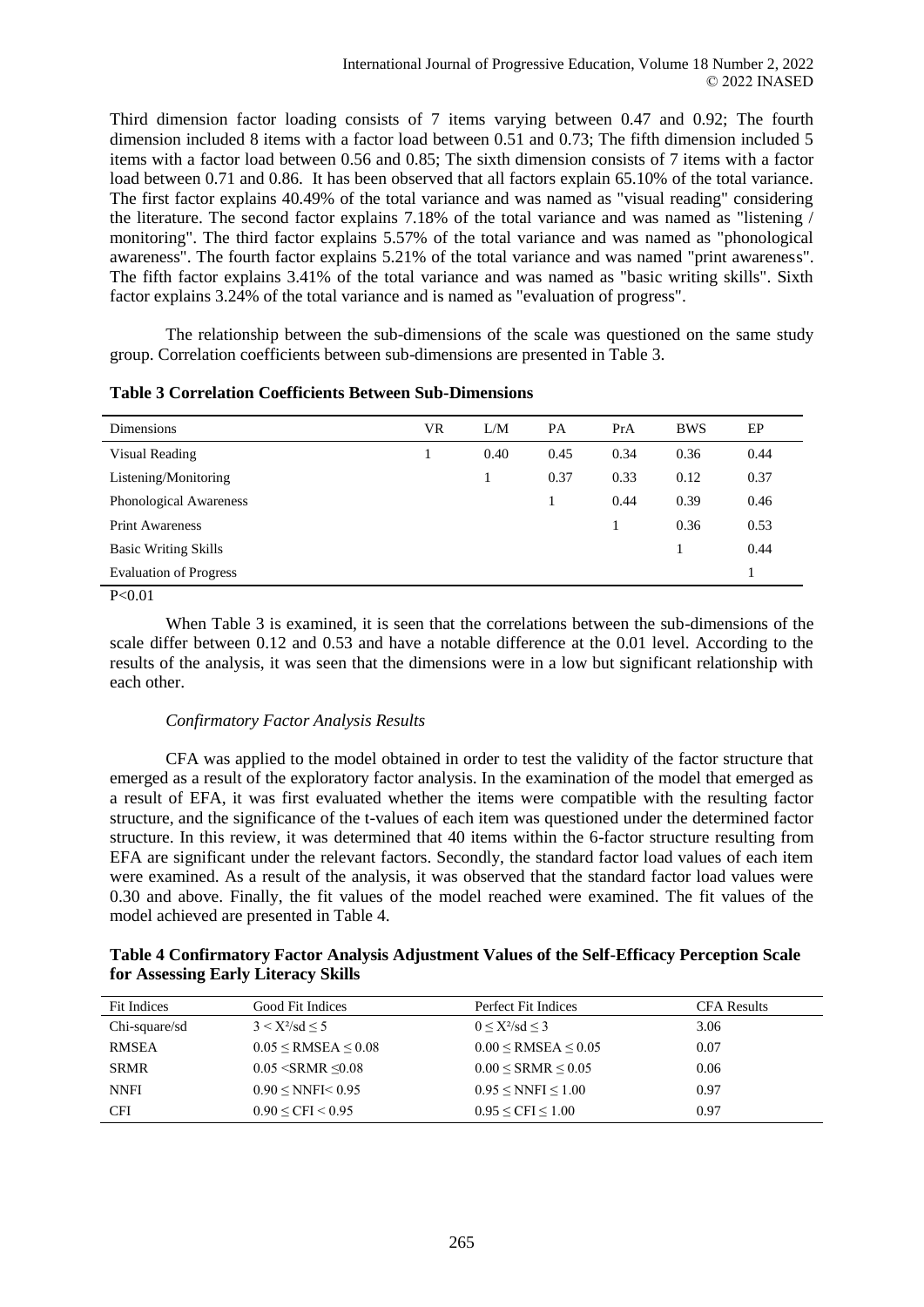When the CFA fit indices expressed in Table 4 are examined; When the values reached are compared with acceptable ranges, it can be said that the values are within acceptable limits (Çokluk, Şekercioğlu ve Büyüköztürk, 2012; Jöreskog ve Sörbom, 1996; Seçer, 2013; Tabachnick ve Fidell, 2007).

Chi-square / sd value is 3.06 and it fits well; The RMSEA value is 0.06 and it fits well; The SRMR value is 0.06 and it fits well; The NNFI value is 0.97 and it fits perfectly; It can be said that the CFI value is 0.97 and it fits perfectly. According to the adjustment values obtained as a result of the confirmatory factor analysis, it can be stated that the model of the Self-Efficacy Scale for Supporting Early Literacy Skills, consisting of 40 items and 6 dimensions, has generally been a good fit.

Since it was determined that the fit values obtained as a result of the CFA analysis fit well, there was no need for any modification between the items. Standard factor load values for each item are presented in Figure 2.



**Model 2. Self-efficacy perception scale confirmatory factor analysis for assessment of early literacy skills.**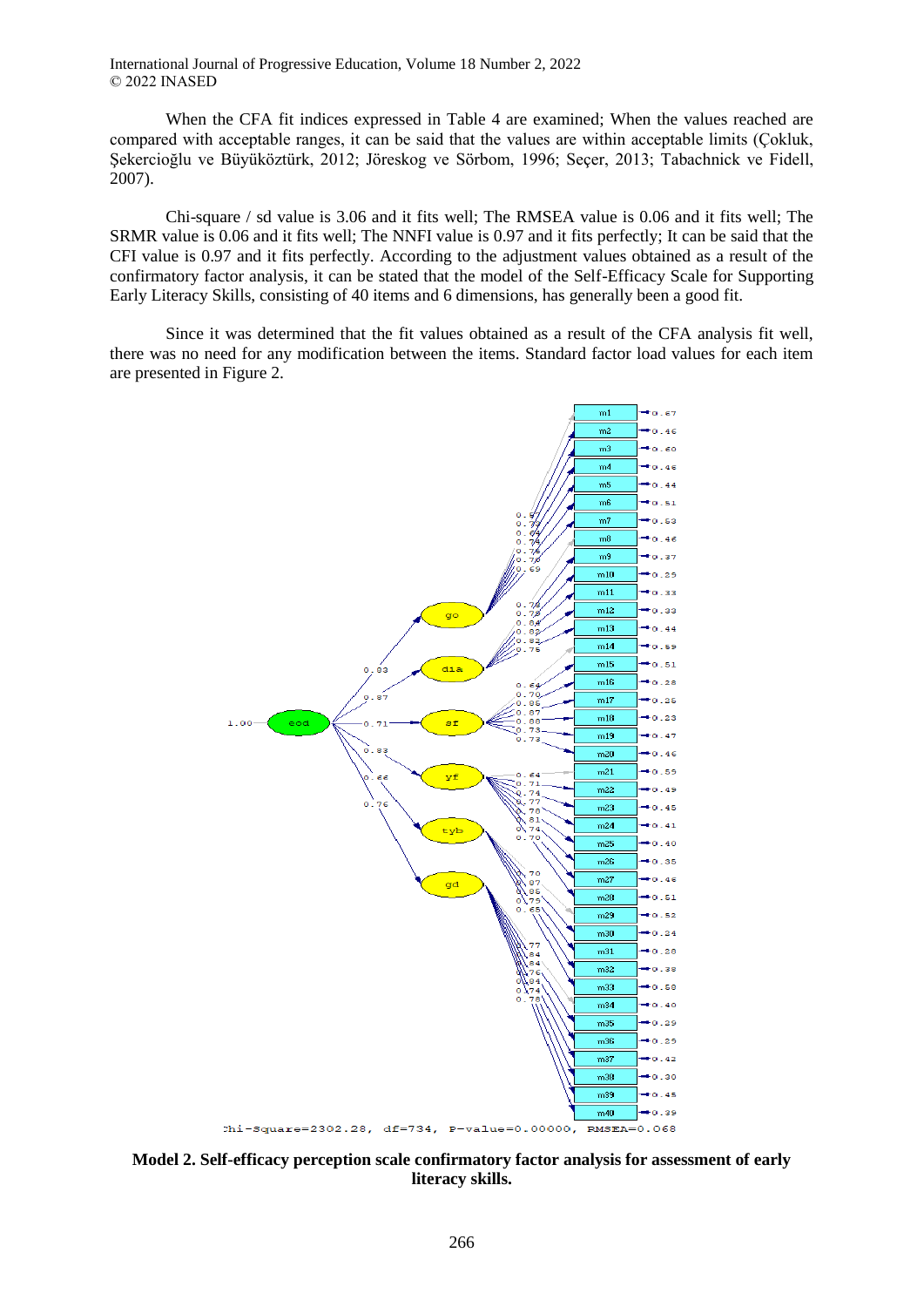When Model 2 is examined, it is seen that the factor load values vary between 0.29 and 0.67. This finding shows that the factor loading values of the items should be 0.30 and above.

## *Findings Regarding Reliability and Item Analysis*

First, item-total correlations were calculated in order to determine whether each item in the scale measured the property they wanted to measure and how they were sufficient in distinguishing individuals in terms of the feature they measured. Secondly, t-test was used for the significance of the difference between item scores of the upper 27% and lower 27% groups according to the total score. In addition, Cronbach alpha internal consistency coefficient was examined to determine the reliability of the scale.

Item total correlations for each item in the scale and Crα reliability coefficients for each subdimension are presented in Table 5.

| Dimension                     | Cronbach | Item            | $\mathbf X$ | ${\bf S}$ | Item Total  | Cronbach Alpha When |
|-------------------------------|----------|-----------------|-------------|-----------|-------------|---------------------|
|                               | Alpha    |                 |             |           | Correlation | Item Is Removed     |
|                               |          | $\overline{ml}$ | 3.94        | 0.77      | 0.50        | 0.83                |
|                               |          | m <sub>3</sub>  | 4.25        | 0.69      | 0.70        | 0.79                |
| <b>Visual Reading</b>         | 0.84     | m4              | 4.52        | 0.62      | 0.60        | 0.81                |
|                               |          | m6              | 3.96        | $0.80\,$  | 0.63        | 0.80                |
|                               |          | m7              | 4.14        | 0.74      | 0.67        | 0.79                |
|                               |          | m8              | 4.17        | 0.81      | 0.59        | 0.81                |
|                               |          | m9              | 3.99        | 0.79      | 0.55        | 0.89                |
|                               |          | m18             | 4.20        | 0.75      | 0.69        | 0.87                |
| Listening/Monitoring          | 0.89     | m19             | 4.05        | 0.78      | 0.73        | 0.87                |
|                               |          | m20             | 4.04        | 0.77      | 0.79        | 0.86                |
|                               |          | m21             | 4.01        | 0.81      | 0.75        | 0.86                |
|                               |          | m22             | 4.02        | 0.79      | 0.75        | 0.86                |
|                               |          | m23             | 4.12        | 0.78      | 0.48        | 0.90                |
|                               |          | m27             | 3.92        | 0.85      | 0.63        | 0.88                |
|                               |          | m28             | 3.85        | 0.83      | 0.71        | 0.87                |
| Phonological<br>Awareness     | 0.89     | m29             | 3.53        | 0.92      | 0.77        | 0.86                |
|                               |          | m30             | 3.49        | 0.96      | 0.79        | 0.86                |
|                               |          | m31             | 3.49        | 0.94      | 0.79        | 0.86                |
|                               |          | m32             | 3.79        | 0.85      | 0.65        | 0.88                |
|                               |          | m33             | 3.70        | 0.87      | 0.56        | 0.89                |
|                               |          | m36             | 4.20        | $0.81\,$  | 0.61        | 0.88                |
|                               |          | m37             | 4.11        | 0.78      | 0.67        | 0.88                |
|                               |          | m38             | 4.32        | 0.74      | 0.69        | 0.88                |
|                               | 0.89     | m39             | 4.35        | 0.73      | 0.71        | 0.87                |
| <b>Print Awareness</b>        |          | m40             | 4.02        | 0.83      | 0.73        | 0.87                |
|                               |          | m41             | 3.99        | 0.85      | 0.75        | 0.87                |
|                               |          | m42             | 3.97        | 0.84      | 0.66        | 0.88                |
|                               |          | m43             | 3.79        | 0.98      | 0.41        | 0.86                |
|                               |          | m49             | 4.23        | 0.77      | 0.65        | 0.77                |
| <b>Basic Writing Skills</b>   | 0.82     | m50             | 4.43        | 0.71      | 0.73        | 0.75                |
|                               |          | m51             | 4.44        | 0.69      | 0.71        | 0.76                |
|                               |          | m52             | 4.46        | 0.71      | 0.65        | 0.77                |
|                               |          | m53             | 4.58        | 0.68      | 0.38        | 0.92                |
|                               |          | m54             | 3.86        | 0.93      | 0.71        | 0.89                |
|                               |          | m55             | 3.78        | 0.90      | 0.79        | 0.89                |
|                               |          | m56             | 3.88        | 0.86      | 0.79        | 0.89                |
| <b>Evaluation of Progress</b> | 0.91     | m57             | 4.05        | 0.82      | 0.71        | 0.89                |
|                               |          | m58             | 3.85        | 0.91      | 0.80        | 0.89                |
|                               |          | m59             | 4.02        | 0.88      | 0.71        | 0.89                |
|                               |          |                 |             |           |             |                     |
|                               |          | m60             | 3.73        | 0.97      | 0.75        | 0.89                |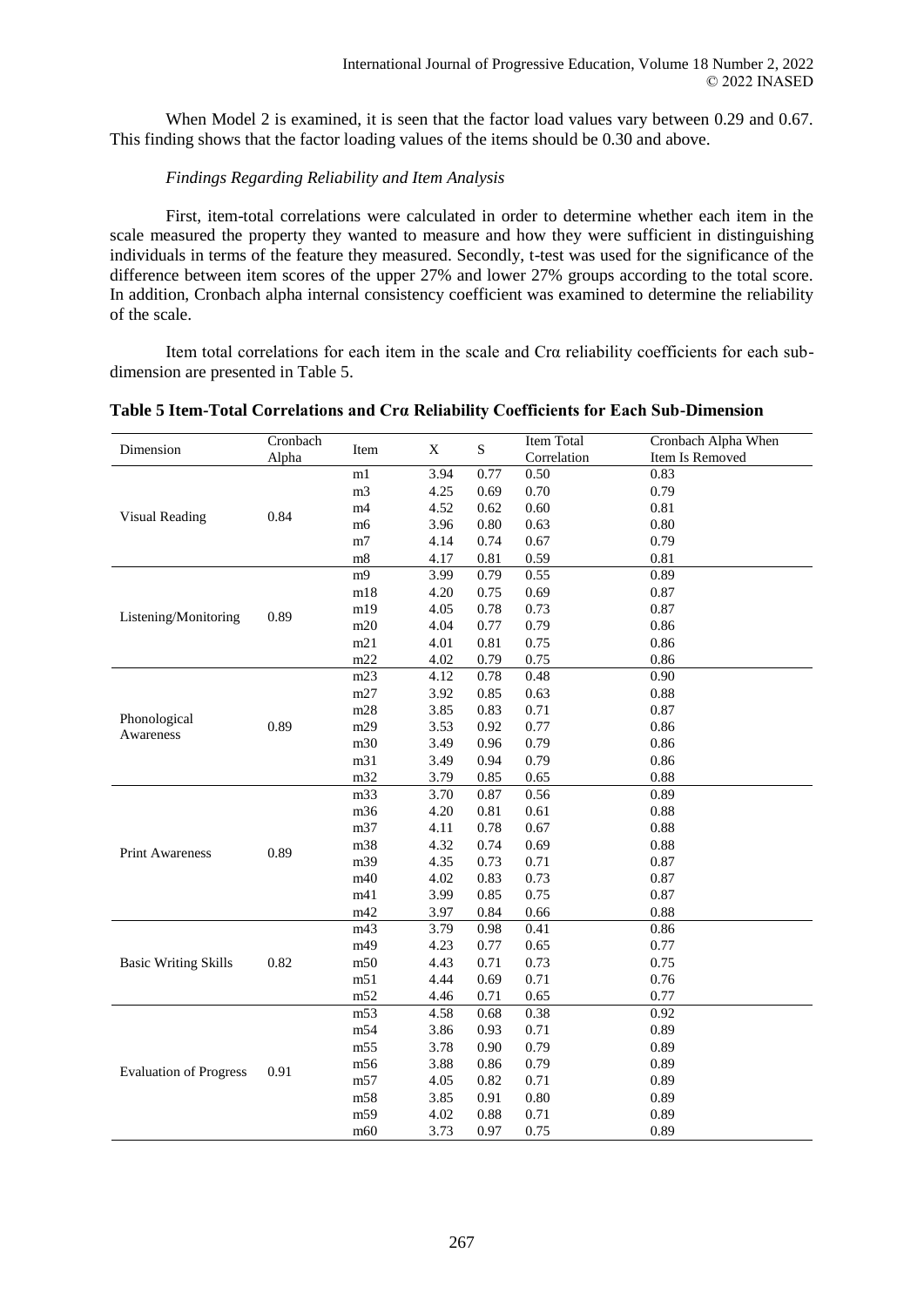0.95 for Crα reliability of the whole scale, Crα 0.84 for Visual Reading, Crα 0.89 for Listening / Monitoring, Crα 0.89 for Phonological Awareness, Crα 0.89 for Print Awareness, Crα 0.82 for Basic Writing Skills and Crα 0.91 for Evaluation of Progress was found. All these findings show that the scale has a satisfactory level of reliability.

With factor analysis, 40 item analyzes were made in 6 dimensions, and individuals who did not serve for the purpose of questioning and had the feature to be measured and those who did not know were questioned. To determine that measurement items do not serve the purpose of measuring, item analysis results summarized in Table 4 were examined. According to this; When the item-total test correlations to the Visual Reading dimension are examined, the values vary between  $r = 0.50$  and r  $= 0.70$ . When the item-total test correlations in the listening / monitoring dimension are examined, the values vary between  $r = 0.55$  and  $r = 0.79$ . When the item-total test correlations in the Phonological Awareness dimension are examined, the values vary between  $r = 0.48$  and  $r = 0.79$ . When the itemtotal test correlations in the Print Awareness factor are examined, the values vary between  $r = 0.56$  and  $r = 0.75$ . When factor-total test correlations in Basic Writing Skills are examined, the values vary between  $r = 0.41$  and  $r = 0.71$ . When the item-total test correlations are examined in the evaluation factor of progress, the values vary between  $r = 0.38$  and  $r = 0.80$ . When the item total test correlations are examined, it is above  $r = 0.30$  for an item. This situation serves the purpose of being measured.

In addition, whether each item distinguishes individuals with the desired feature to be measured and those who do not, the upper 27% (assumed to have a high level of the measured feature) and the lower 27% (assumed to have low or not the measured feature) determined according to the total scale scores. The differences between the mean scores were examined using the unrelated t-test. These data are presented in Table 6.

| M. No          |                | Lower %27 $(n=127)$ | Upper $%27(n=127)$ |      |       |
|----------------|----------------|---------------------|--------------------|------|-------|
|                | $\overline{X}$ | ${\bf S}$           | $\bar{X}$          | S    | t     |
| m1             | 3.47           | 0.70                | 4.42               | 0.77 | 10.23 |
| m <sub>3</sub> | 3.71           | 0.70                | 4.76               | 0.44 | 14.30 |
| m4             | 4.15           | 0.70                | 4.91               | 0.32 | 11.04 |
| m <sub>6</sub> | 3.25           | 0.71                | 4.58               | 0.61 | 15.99 |
| m <sub>7</sub> | 3.59           | 0.74                | 4.72               | 0.53 | 14.06 |
| m8             | 3.57           | 0.82                | 4.81               | 0.43 | 15.10 |
| m <sub>9</sub> | 3.43           | 0.71                | 4.64               | 0.57 | 15.01 |
| m18            | 3.59           | 0.63                | 4.78               | 0.49 | 16.76 |
| m19            | 3.32           | 0.58                | 4.72               | 0.52 | 20.28 |
| m20            | 3.35           | 0.62                | 477                | 0.42 | 21.38 |
| m21            | 3.28           | 0.65                | 4.76               | 0.46 | 21.01 |
| m22            | 3.32           | 0.69                | 4.72               | 0.51 | 18.37 |
| m23            | 3.42           | 0.66                | 4.83               | 0.39 | 20.79 |
| m27            | 3.31           | 0.73                | 4.59               | 0.61 | 15.22 |
| m28            | 3.17           | 0.69                | 4.56               | 0.63 | 16.75 |
| m29            | 2.94           | 0.79                | 4.22               | 0.83 | 12.51 |
| m30            | 2.84           | 0.83                | 4.24               | 0.79 | 13.75 |
| m31            | 2.84           | 0.75                | 4.28               | 0.87 | 14.12 |
| m32            | 3.11           | 0.69                | 4.61               | 0.55 | 19.04 |
| m33            | 3.00           | 0.71                | 4.46               | 0.65 | 17.09 |
| m36            | 3.57           | 0.86                | 4.78               | 0.43 | 14.18 |
| m37            | 3.49           | 0.72                | 4.75               | 0.47 | 16.47 |
| m38            | 3.76           | 0.75                | 4.88               | 0.32 | 15.48 |
| m39            | 3.79           | 0.76                | 4.88               | 0.32 | 14.89 |
| m40            | 3.39           | 0.72                | 4.74               | 0.54 | 16.92 |
| m41            | 3.29           | 0.74                | 4.77               | 0.47 | 19.05 |
| m42            | 3.32           | 0.78                | 4.65               | 0.55 | 15.73 |
| m43            | 3.00           | 0.82                | 4.61               | 0.67 | 17.15 |
| m49            | 3.65           | 0.73                | 4.83               | 0.39 | 16.16 |
| m50            | 3.92           | 0.83                | 4.89               | 0.34 | 12.15 |
| m51            | 3.99           | 0.78                | 4.87               | 0.34 | 11.55 |

| Table 6 Lower and Upper Groups t-Test Results of 27% of the Self-Efficacy Perception Scale for |  |  |
|------------------------------------------------------------------------------------------------|--|--|
| <b>Supporting Early Literacy Skills</b>                                                        |  |  |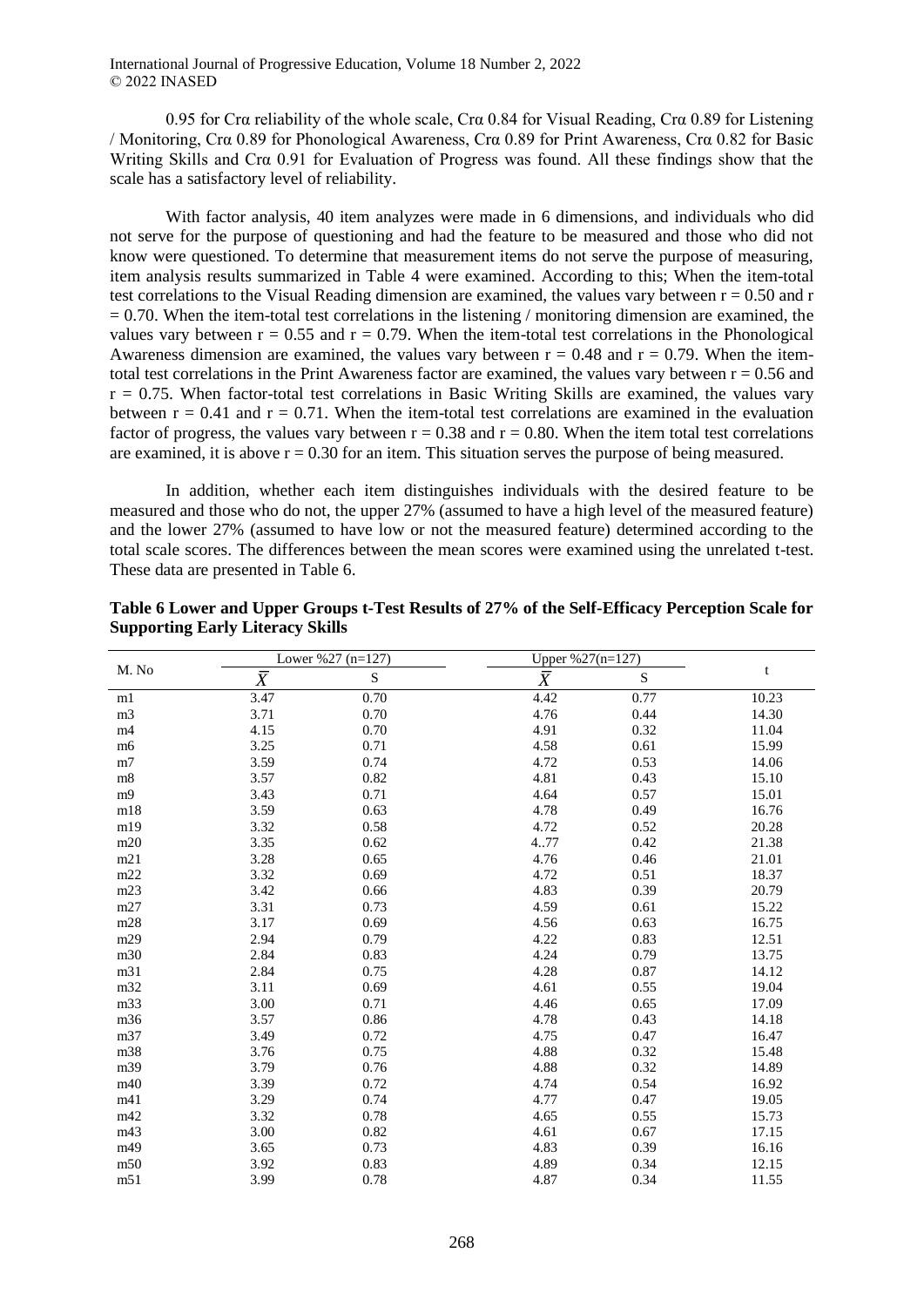| m <sub>52</sub> | 3.95 | 0.82 | 4.87 | 0.40 | 11.44 |
|-----------------|------|------|------|------|-------|
| m53             | 4.15 | 0.86 | 4.94 | 0.23 | 10.12 |
| m <sub>54</sub> | 3.11 | 0.89 | 4.62 | 0.62 | 15.70 |
| m55             | 2.98 | 0.75 | 4.59 | 0.63 | 18.50 |
| m <sub>56</sub> | 3.19 | 0.77 | 4.64 | 0.57 | 16.96 |
| m57             | 3.41 | 0.82 | 4.72 | 0.48 | 15.58 |
| m <sub>58</sub> | 3.17 | 0.83 | 4.66 | 0.58 | 16.60 |
| m <sub>59</sub> | 3.32 | 0.85 | 4.72 | 0.54 | 15.71 |
| m <sub>60</sub> | 3.05 | 0.89 | 4.59 | 0.65 | 15.81 |
| 0.001           |      |      |      |      |       |

p<0,001

It is seen that the t values regarding the differences between item scores of 27% of the lower and upper groups of the scale ranged from 10.12 to 21.38 and all of them were significant ( $p < 0.01$ ). The average scores of the items in the 27% subgroup ranged from 2.84 to 4.15. The average scores of the items in the upper group of 27% range from 4.22 to 4.94. Based on this finding, it can be said that all items of the scale can reveal the differences between individuals, in other words, by distinguishing between those that have a feature and those that do not.

#### **RESULTS**

In this study, which aims to develop a tool to determine the perception of self-efficacy to support early literacy skills, the validity and reliability studies of the scale were carried out in line with the data obtained from 467 pre-school pre-service teachers. In this context, exploratory factor analysis, confirmatory factor analysis, item total correlation analysis, Cronbach Alpha reliability coefficient and t-test analysis between 27% lower and upper groups were performed. The results achieved are as follows;

Firstly, Kaiser-Meyer-Olkin (KMO) and Bartlett Sphericity tests were applied to test the suitability of the tool for factoring. These tests are frequently used to examine the suitability of the sample and the data set to factorization, and the KMO value is expected to be 0.5 and above and the Bartlett Sphericity test to be significant (Büyüköztürk, 2010; Tavşancıl, 2010). Considering that the KMO value reached in the scale is 0.95, it has been determined that the sample size is suitable for factoring. In addition, the fact that Bartlett Sphericity test was found to be significant indicates that the data set is suitable for factor analysis (Büyüköztürk, 2010; Seçer, 2013; Tavşancıl, 2010).

In order to reveal the construct validity of the instrument, exploratory factor analysis was applied first. As a result of EFA, it was determined that the scale explained 65.10% of the total variance with 40 items assembled under 6 components. It was determined that there are 6 components with an eigenvalue above 1 in the structure reached after the items that are unbound and do not load any factor are removed. In the relevant literature, many researchers state that components with an eigenvalue of 1 and above have a significant contribution to variance (Seçer, 2013; Çokluk, Sekercioğlu, & Büyüköztürk, 2012). Secer (2013) states that considering more than one technique together instead of a single technique in determining the factor and deciding the number of factors gives healthier results. When the slope plots of the 6 components reached in this direction were examined, it was observed that the fractures in the graph indicated 6 components. Factor load values in the structure reached during the EFA process vary between 0.41 and 0.92. Many researchers state that item factor loads should be above 0.40, but this value may decrease to 0.30 as the number of samples increases (Büyüköztürk, 2010; Field 2009; Tabachnick & Fidell, 2007). It can be said that the factor loads reached in the scale also have the desired properties. These results obtained in the exploratory factor analysis can be presented as evidence for the validity of the tool. This structure obtained as a result of EFA is also important in terms of compliance with the theoretical structure predicted during the creation of the tool. For this reason, the achieved factors are named as visual reading, listening / monitoring, phonological awareness, print awareness, basic writing skills and evaluation of progress in line with the relevant literature. Confirmatory factor analysis (CFA) is among the frequently preferred techniques in testing the factor structure obtained as a result of EFA (Çokluk, Şekercioğlu, & Büyüköztürk, 2012; Harrington, 2009; Tabachnick & Fidell, 2007). In this study, confirmatory factor analysis was applied to test the factor structure obtained as a result of the exploratory factor analysis.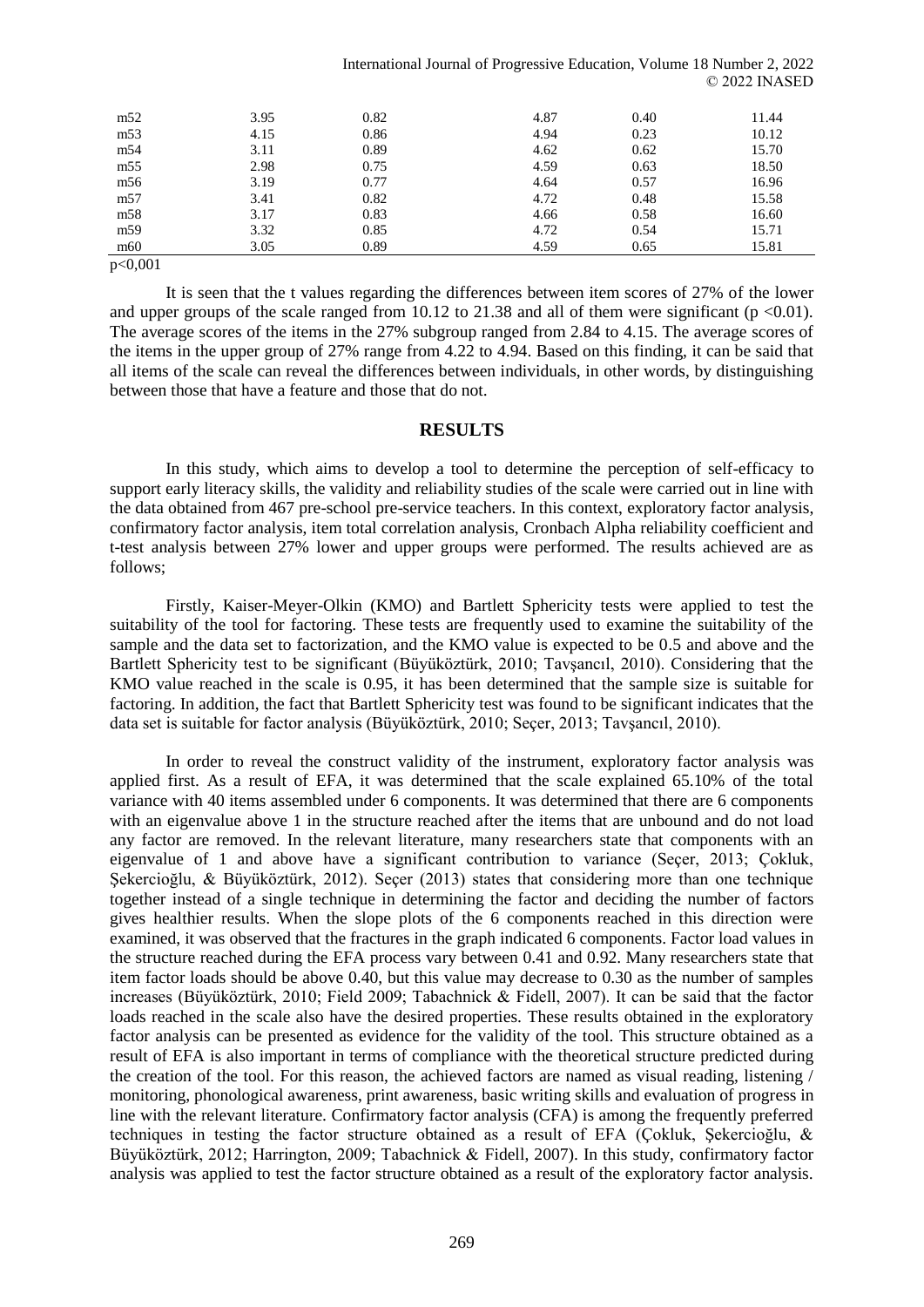In this process, firstly, the t values of each item were examined and it was found that they were significant under the related factors. It was observed that the standard factor load values were above 0.30. In the relevant literature, it is pointed out that the t values of the items under the related factors should be significant and the standard factor load values should be 0.30 and above (Jöreskog & Sörbom, 1996, Seçer, 2013). However, in the relevant literature, researchers also state that the fit values of the model reached should be questioned (Çokluk, Şekercioğlu, & Büyüköztürk, 2012; Seçer, 2013). In this study, chi-square / df, RMSEA, SRMR, NNFI and CFI values were examined and it was determined that the values obtained indicate good fit of the model. As a result of the values obtained in the exploratory and confirmatory factor analysis, it was concluded that there were desired features in the factor structure of the scale.

Within the scope of the reliability and item analysis studies of the Self-Efficacy Scale for Supporting Early Literacy Skills, item-total correlations were determined in order to indicate whether each item measured the property it wanted to measure and how sufficient they were in distinguishing individuals in terms of the feature they measured. As a result of this analysis, it was determined that the item total correlations were 0.30 and above. In the relevant literature, many researchers state that values of 0.30 and above can be presented as an evidence for the validity of scale items (Çokluk, Şekercioğlu, & Büyüköztürk, 2012; Seçer, 2013). Accordingly, it was concluded that the items in the scale serve the purpose of measurement. The Cronbach Alpha reliability coefficient obtained as a result of the reliability analysis varies between 0.82 and 0.91 for the factors. The Cronbach Alpha reliability coefficient for the whole scale is 0.95. In the relevant literature, researchers state that the Cronbach Alpha reliability coefficient should be 0.70 and above (Büyüköztürk, 2010; Seçer, 2013; Tavşancıl, 2010). When compared with the reliability coefficients identified during the analysis process, it can be said that the reliability of the scale is high. In addition, it was examined whether the items of the scale differentiated individuals with the desired feature from those who did not. In the relevant literature, it is seen that questioning the significance of the difference between the average scores of the items between the lower and upper 27% groups is a frequently used technique to reveal this situation (Büyüköztürk, 2010; Field 2009; Tavşancıl, 2010). As a result of the analysis, it was determined that there is a remarkable difference for each item between the lower and upper 27% groups. This result supports that the items in the scale are successful in distinguishing between individuals who have the desired characteristics and those who do not. In line with these results, it can be said that the self-efficacy perception scale for supporting early literacy skills makes valid and reliable measurements.

#### **REFERENCES**

Akyol, H. (2007). *Türkçe ilk okuma yazma öğretimi*. (Yeni Programa Uygun 6. Baskı). Ankara: Pegem

- Alisinanoğlu, F., & Şimşek, Ö. (2012). Okuma yazmaya hazırlık çalışmalarının okul öncesi dönemdeki çocukların yazmaya hazırlık becerilerine etkisinin incelenmesi. *Pegem Eğitim ve Öğretim Dergisi*, *2*(2), 1-14.
- Altun, D., & Tantekin Erden, F. (2016). Okul öncesi öğretmen adaylarının erken okuryazarlık ile ilgili görüşleri ve staj uygulamaları. *Ahi Evran Üniversitesi Kırşehir Eğitim Fakültesi Dergisi*, *17*(1), 241-261.
- Aram D., & Biron S. (2004). Joint storybook reading and joint writing interventions among low SES preschoolers: differential contributions to early literacy. *Early Childhood Research Quarterly*, *19*, 588–610.
- Armbruster, B. B., Lehr, F., & Osborn, J. (2003). *A child becomes a reader: Birth through preschool*. Washington: National Institute for Literacy.

Arseven, A. (2016). Öz Yeterlilik: Bir Kavram Analizi. *Electronic Turkish Studies*, *11*(19), 63 – 80.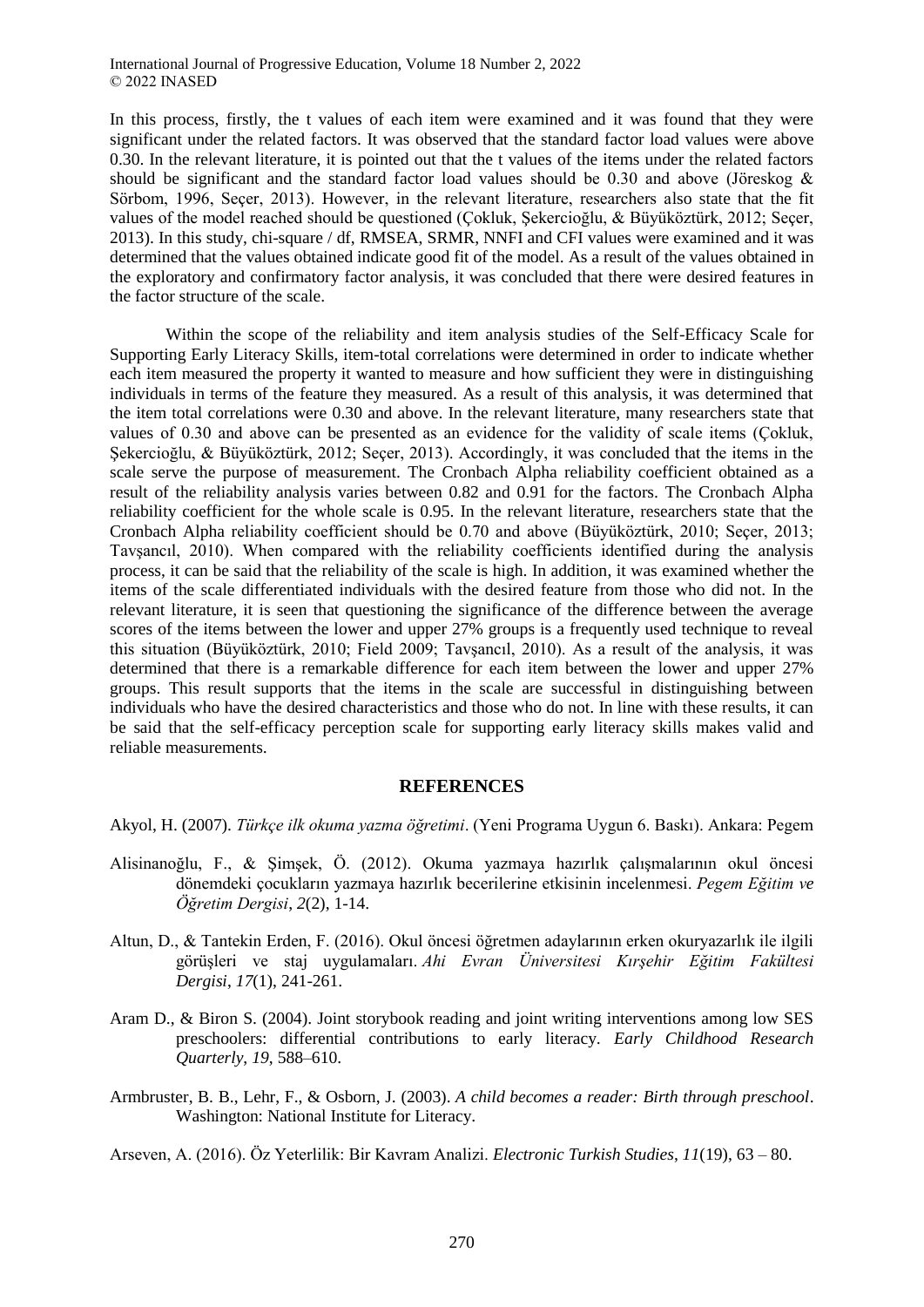- Barratt-Pugh, C., & Rohl, M. (2000). *Literacy learning in the early years crows nest*. Sidney: Allen and Unwin.
- Baştuğ, Y. E. (2020). *Okul öncesinde kaynaştırma/bütünleştirme uygulamaları yürütülen sınıfların erken okuryazarlıktan zenginleştirilmiş çevre açısından değerlendirilmesi* [Yayınlanmamış yüksek lisans tezi]. Ankara Üniversitesi, Ankara.
- Bauserman, K. L., Cassady, J. C., Smith, L. L., & Stroud, J. C. (2005). Kindergarten literacy achievement: The effects of the PLATO integrated learning system. *Literacy Research and Instruction*, *44*(4), 49-60.
- Bayraktar, V., & Temel, F. (2014). Okuma-yazmaya hazırlık eğitim programının çocukların okuma yazma becerilerine etkisi. *Hacettepe Üniversitesi Eğitim Fakültesi Dergisi* 29(3), 8 – 22.
- Beauchat, K. A., Blamey, K. L., & Walpole, S. (2010). *The building blocks of preschool success*. New York: Guilford.
- Bentin, S., & Leshem, H. (1993). On the interaction between phonological awareness and reading acquisition: It'sa two-way street. *Annals of dyslexia*, *43*(1), 125.
- Büyüköztürk, Ş., Çakmak, E., Akgün, Ö., Karadeniz, Ş., & Demirel. (2011). *Bilimsel araştırma yöntemleri* (10. Baskı). Ankara: Pegem.
- Cisero, C. A., & Royer, J. M. (1995). The development and cross-language transfer of phonological awareness. *Contemporary educational psychology*, *20*(3), 275-303.
- Çokluk, Ö., Şekercioğlu, G., & Büyüköztürk, Ş. (2012). *Sosyal bilimler için çok değişkenli istatistik: SPSS ve LISREL uygulamaları*. Ankara: Pegem Akademi.
- Cooper, L. O. (1997). Listening competency in the workplace: A model for training. *Business Communication Quarterly*, *60*(4), 75-84.
- Delican, B. (2016). İlk okuma yazma öğretimine yönelik öz yeterlik ölçeğinin geliştirilmesi. *Electronic Turkish Studies*, *11*(3), 861 – 878.
- Delican, B. (2018). Okuma yazmaya hazırbulunuşluğu belirleme aracının geliştirilmesi. (Doktora tezi). https://tez.yok.gov.tr sayfasından erişilmiştir.
- Doğan, Y. (2011). *Dinleme eğitimi*. Ankara: Pegem.
- Erdoğan, Ö. (2009). *İlköğretim birinci sınıf öğrencilerinin fonolojik farkındalık becerileri ile okuma ve yazma becerileri arasındaki ilişki.* (Yüksek lisans tezi). https://tez.yok.gov.tr sayfasından erişilmiştir.
- Field, A. (2009). *Discovering statistics using SPSS*. California: Sage.
- Garner, J. K., & Bochna, C. R. (2004). Transfer of a listening comprehension strategy to independent reading in first-grade students. *Early Childhood Education Journal*, *32*(2), 69-74.
- Gökkuş, İ. (2016). *Erken okuryazarlık becerilerinin gelişiminde ses bilgisi farkındalık programının etkisi.* (Doktora tezi). https://tez.yok.gov.tr sayfasından erişilmiştir.
- Güneş, F. (2013). Kelimelerin gücü ve zihinsel sözlük. *Siirt Üniversitesi Sosyal Bilimler Enstitüsü Dergisi*, *1*, 1-24.

Harrington, D. (2009). *Confirmatory factor analysis*. Oxford University Press.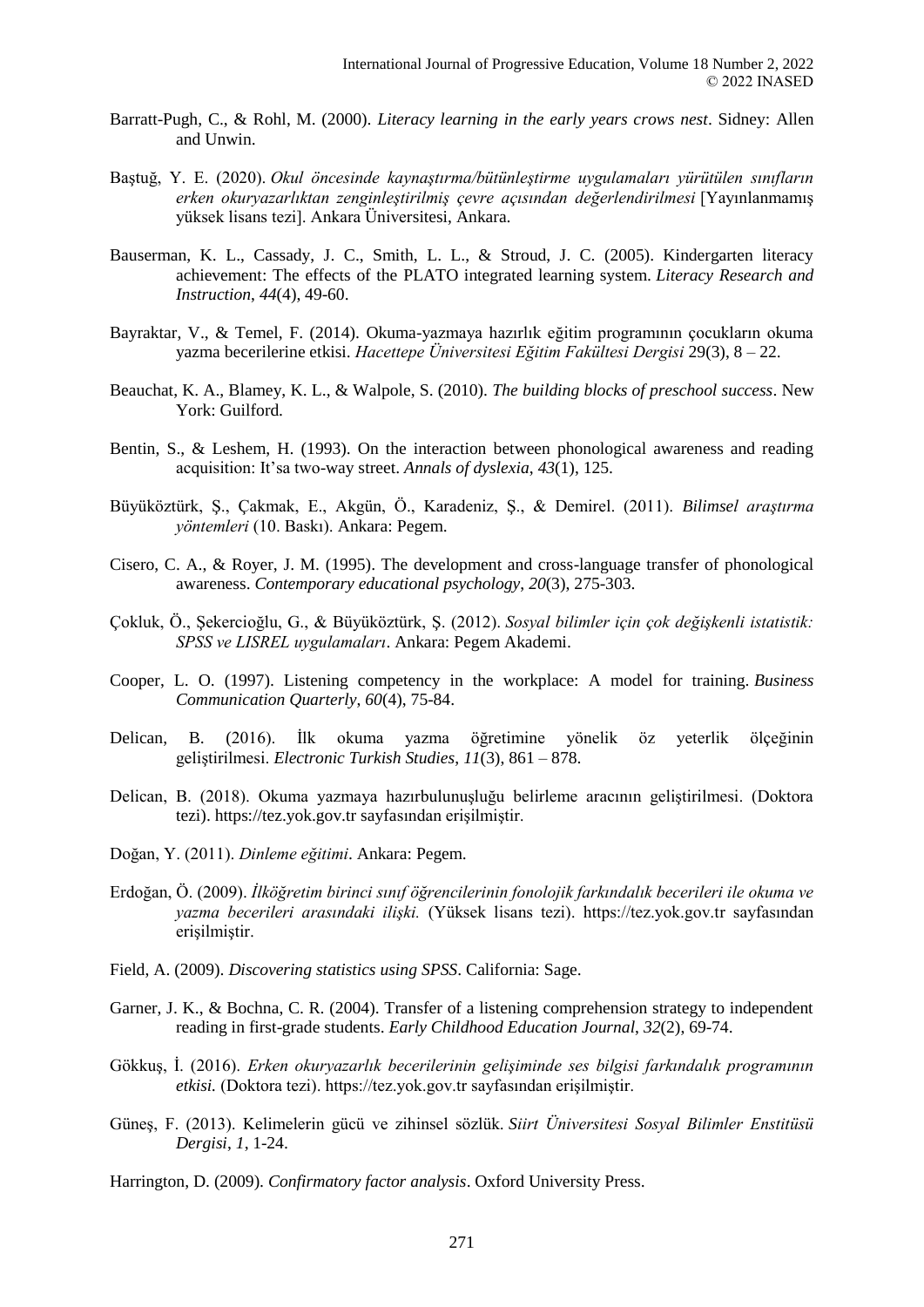- Jöreskog, K. G., & Sörbom, D. (1996). *LISREL 8: User's reference guide*. Scientific Software International.
- Justice, L. M., & Ezell, H. K. (2000). Enhancing children's print and word awareness through homebased parent intervention. *American Journal of Speech-Language Pathology*, *9*, 257–269.
- Kame'enui, E., Adams, M., & Lyon, G. R. (2002). *Print awareness: Guidelines for instruction*. Retrieved from http://www.readingrockets.org/article/print-awareness-guidelinesinstruction.
- Karaahmetoğlu, B. (2015). *Gelişimsel yetersizliği olan ve normal gelişim gösteren çocukların ailelerin erken okuryazarlığa ilişkin inançları ile erken okuryazarlık ev ortamı arasındaki ilişkinin incelenmesi.* (Yüksek lisans tezi). https://tez.yok.gov.tr sayfasından erişilmiştir.
- Karaman, G. (2013). *Erken okuryazarlık becerilerini değerlendirme aracının geliştirilmesi: Geçerlik ve güvenirlik çalışması.* (Doktora tezi). https://tez.yok.gov.tr sayfasından erişilmiştir.
- Kargın, T., Ergül, C., Büyüköztürk, Ş., & Güldenoğlu, B. (2015). Anasınıfı çocuklarına yönelik Erken Okuryazarlık Testi (EROT) geliştirme çalışması. *Ankara Üniversitesi Eğitim Bilimleri Fakültesi Özel Eğitim Dergisi*, *16*(3), 237-268.
- Konza, D. (2011). Phonological awareness. Research into practice. Understanding the reading process. *Retrieved from https://speldnsw.org.au/wp-content/uploads/2015/09/1.6-comprehension.pdf*
- Langer, J. A., & Flihan, S. (2000). Writing and reading relationships: constructive tasks. R. Indrisano (Ed.). *Perspectives on writing: research, theory, and practice* (pp.120-146). Delaware: International Reading Association.
- Lassonde, C. A. (2008). Print awareness. Israel, S. E. (Ed.). *Early reading first and beyond: A guide to building early literacy skills*. California: Corwin
- Lonigan, C.J., Allan, N.P., & Lerner, M.D. (2011). Assessment of preschool early literacy skills: Linking children's educational needs with empirically supported instructional activities**.** *Psychology in the Schools*, *48*(5), 488 – 501.
- Neumann, M. M., & Neumann, D. L. (2014). Touch screen tablets and emergent literacy. *Early Childhood Education Journal*, *42*(4), 231-239.
- Oktay, A. (2010). İlköğretime hazır oluş ve hazır oluşu etkileyen temel faktörler. Oktay, A. (Ed). *İlköğretime hazırlık ve ilköğretim programları. (*21-34). Ankara: Pegem.
- Özbay, M. (2005). *Bir dil becerisi olarak dinleme eğitimi*. Ankara: Akçağ.
- Ratzon, N. Z., Efraim, D., & Bart, O. (2007). A short-term graphomotor program for improving writing readiness skills of first-grade students. *American Journal of Occupational Therapy*, *61*(4), 399-405.
- Schuele, C. M., & Boudreau, D. (2008). Phonological awareness intervention: Beyond the basics. *Language, Speech, and Hearing Services in Schools*, *39*(1), 3-20.
- Seçer, İ. (2015). *SPSS ve LISREL ile pratik veri analizi: Analiz ve raporlaştırma*. Ankara: Anı.
- Sénéchal, M., & LeFevre, J. A. (2002). Parental involvement in the development of children's reading skill: A five‐year longitudinal study. *Child development*, *73*(2), 445-460.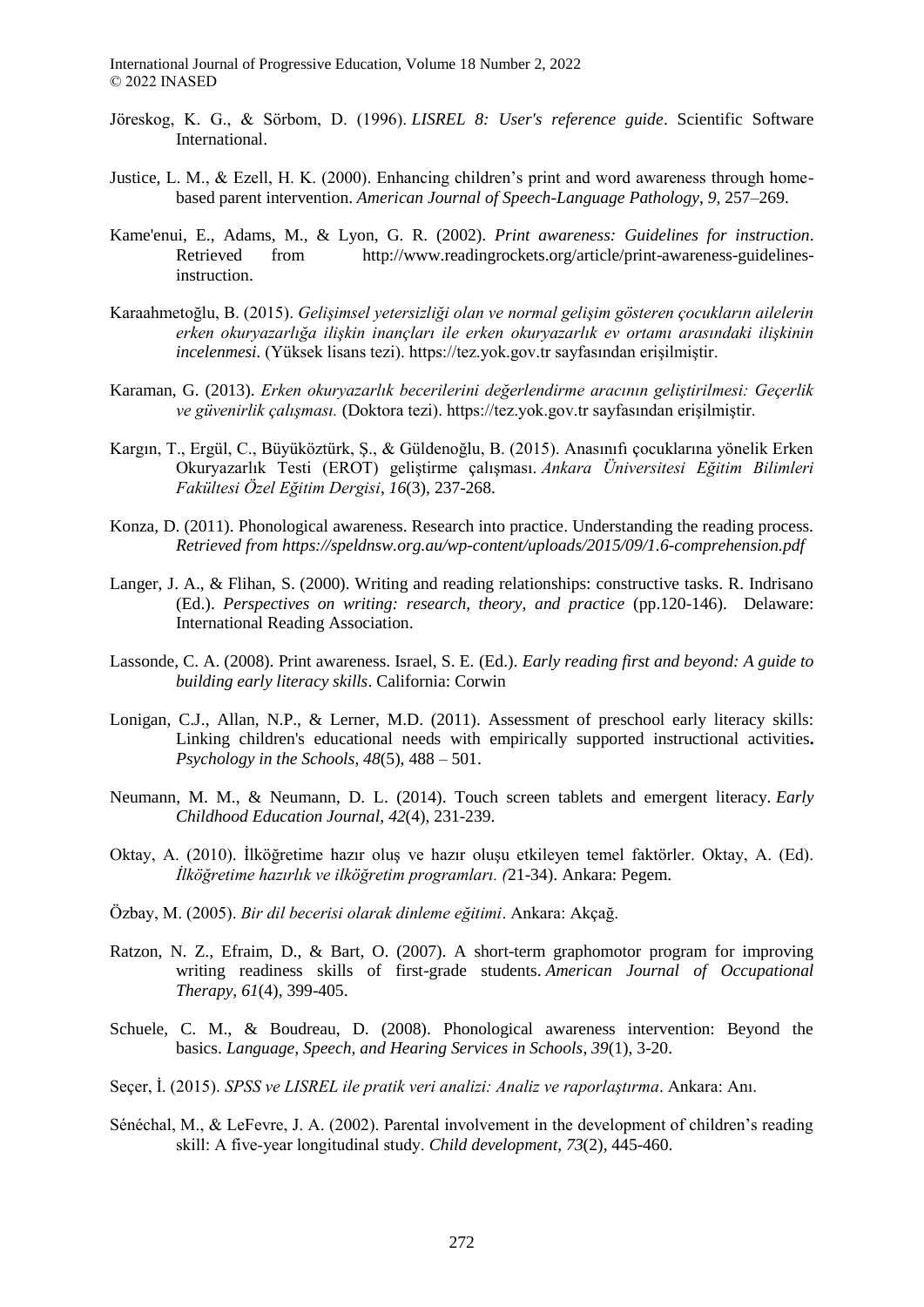- Şimşek, Ö. (2011). *60- 72 aylık çocukların yazı farkındalığı ve yazmaya hazırlık becerilerinin gelişiminde okuma yazmaya hazırlık programının etkisinin incelenmesi.* (Doktora tezi). https://tez.yok.gov.tr sayfasından erişilmiştir.
- Stewart, S. R., & Lovelace, S. M. (2006). Recruiting children's attention to print during shared reading. *Clinical approaches to emergent literacy intervention*, 327-356.
- Strickland, D. S. (1998). Teaching Phonics Today: A Primer for Educators. Order Department, *International Reading Association.* Retrieved from *https://files.eric.ed.gov/fulltext/ED470299.pdf*
- Tabachnick, B. G., & Fidell, L. S. (2007). *Using multivariate statistics*. New York: Pearson
- Tavşancıl, E. (2002). *Tutumların ölçülmesi ve SPSS ile veri analizi.* Ankara: Nobel.
- Teale, W. H., & Sulzby, E. (1986). Emergent literacy as a perspective for examining how young children become writers and readers. *Emergent literacy: Writing and reading*, 7-25.
- Torgesen, J. K., & Mathes, P. G. (1998). *What every teacher should know about phonological awareness.* Florida Department of Education, Retrieved from http://citeseerx.ist.psu.edu/viewdoc/download?doi=10.1.1.64.4692&rep=rep1&type=pdf
- Turan, F., & Akoğlu, G. (2011). Okul öncesi dönemde sesbilgisel farkındalık eğitimi. *Eğitim ve Bilim*, *36*(161), 64 -75.
- Vellutino, F. R., & Scanlon, D. M. (1987). Phonological coding, phonological awareness, and reading ability: Evidence from a longitudinal and experimental study. *Merrill-Palmer Quarterly (19)*, 321-363.
- Wagner, R., Torgesen, J., Rashotte, C. & Pearson, N.A. (2013). *Comprehensive test of phonological processing – Second edition.* Retrieved from http://www.proedinc.com/customer/productview.aspx?id=5187
- Wolvin, A. D., & Coakley, C. G. (2000). Listening education in the 21st century. *International Journal of Listening*, *14*(1), 143-152.
- Yıldırım, K., Ateş, S., & Çetinkaya, F. Ç. (2016). Öğretmenlerin Okuma ve Yazma Öğretimine Yönelik Öz Yeterlilik Algısı Ölçeği'nin Türkçe uyarlama çalışması. *International Journal Of Eurasia Social Sciences, 7* (25), 258-270